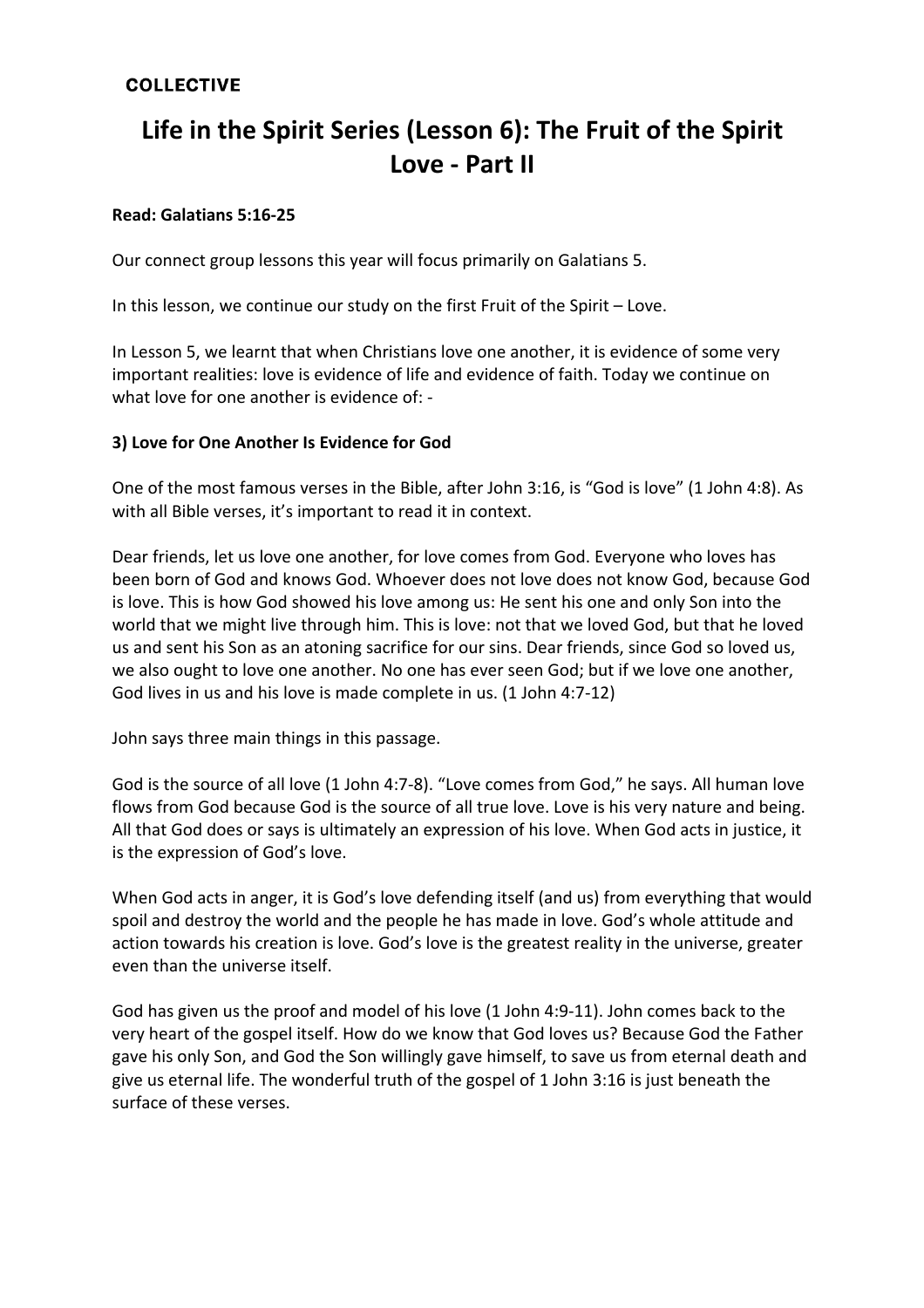## **COLLECTIVE**

The cross is the ultimate proof of God's love—the love of the Father and of the Son. Notice the beautiful balance between 1 John 4:9-10, which speaks of the love of the Father in sending his Son, and 1 John 3:16, which speaks of the love of the Son in laying down his life for us.

Paul makes exactly the same balanced point when he speaks of God the Father as the one "who did not spare his own Son but gave him up for us all" (Romans 8:32), and of "the Son of God, who loved me and gave himself for me" (Galatians 2:20).

But once again, remember the main point here. John is saying all this about God's love not just to teach us about atonement of God, but to motivate us to imitate the love of God the Father and God the Son by loving one another. And so that brings us to the climax of his argument: "Since God so loved us, we also ought to love one another" (1 John 4:11). The cross is not just the means by which we are saved, but also the model for how we are to live.

So then, if you are struggling to love others (as often happens, for all kinds of reasons), there are two things you should do: first, go to the source of love, God himself, and ask for his divine love to fill you; and second, look at the model of love, the cross of Christ, and follow his example.

But then John goes one step further and makes an even more powerful statement about what happens when Christians love one another. God becomes visible through our love for one another (1 John 4:12). "No one has ever seen God; but if we love one another, God lives in us, and his love is made complete in us" (1 John 4:12).

John is implying that our love for one another makes visible the love of God. When Christians love each other – in practical, sacrificial ways – then the love of God (or rather, the God who is love) can be seen. The world should be able to look at Christians and how they live together and love together and see something of the reality of God being demonstrated.

The invisible God makes himself visible in the love that Christians have for one another. We are supposed to be the living proof of the living God. No one can see God. But people can see us. And when we love one another, it is the love of God they see.

When Christians do not or will not love one another, and instead find all kinds of ways of excusing themselves from this command of Jesus, then puts into doubt whether they are truly born again (1 John 4:7). They show that they don't really know God (1 John 4:8); and they are despising the cross of Christ by refusing to live as if it has anything to teach us (1 John 4:9-10).

But worst of all, they are keeping God invisible (1 John 4:12). They are hiding the love of God. They are concealing the God who is love, the God who cannot be seen in himself, but longs to be seen in and through us.